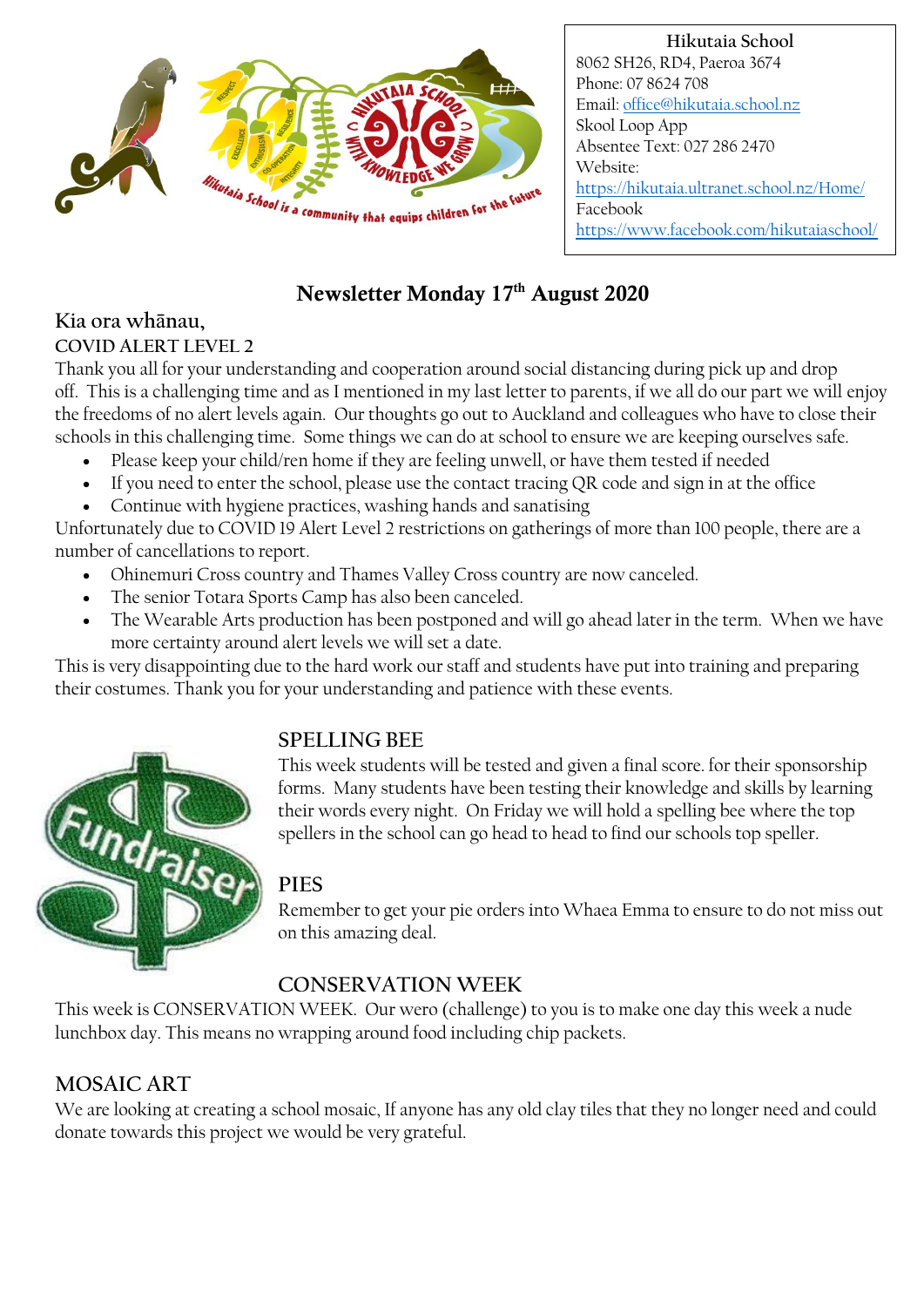#### **Cross country Results**

5 Year Old Boys – 1st Ollie Silvester, 2<sup>nd</sup> Noah King & 3<sup>rd</sup> Beau Brown 5 Year Old Girls – 1st Mia Larsen, 2<sup>nd</sup> Seneli Alankarage & 3<sup>rd</sup> Evie Murray 6 Year Old Boys – 1st Dallas Fata, 2<sup>nd</sup> Kaea Koia-Hamling & 3<sup>rd</sup> Tom Remmelink 6 Year Old Girls –1st Emily Taylor, 2<sup>nd</sup> Elsie Weir-Kaifa & 3<sup>rd</sup> Aviya Nand 7 Year Old Boys – 1 st Carter Darling, 2nd Oscar Gumbley & 3rd Tanner Baker 7 Year Old Girls – 1<sup>st</sup> Javana-Lee Metekingi, 2<sup>nd</sup> Caylee Williams & 3<sup>rd</sup> Holly Shortt 8 Year Old Boys – 1st Trey Koia-Hamling, 2<sup>nd</sup> Hunter Morrison & 3<sup>rd</sup> Kiwi Gurnick 8 Year Old Girls – 1 st Indie Robinson, 2nd Denvor Kisling & 3rd Ella Remmelink 9 Year Old Boys – 1st Henry Van Hellemond, 2<sup>nd</sup> Ali Koia-Hamling & 3<sup>rd</sup> Gabriel Te Wheoro 9 Year Old Girls – 1st Jorja Walmsley, 2<sup>nd</sup> Sophia John & 3<sup>rd</sup> Ruby Walmsley 10 Year Old Boys – 1st Quinn Torstonson, 2<sup>nd</sup> Jacob Smith & 3<sup>rd</sup> Jye Morrison 10 Year Old Girls – 1 st Pippa Campbell-Spinks, 2nd Izzy Ching & 3rd Sasha Flooks 11 Year Old Boys – 1st Cooper Robinson, 2<sup>nd</sup> Senuka Alankarage & 3<sup>rd</sup> Te Mana Hearn 11 Year Old Girls – 1st Amber Perry & 2<sup>nd</sup> Lupe Masima 12+ Year Old Boys – 1st(George Bax cup) – Cooper Morrison, 2<sup>nd</sup> Kaedan Torstonson & 3<sup>rd</sup> Brodie Robinson 12+ Year Old Girls – 1 st (Graham Morrison Cup) – Gypsy Ching & 2nd Abigail Cox

### **Car Safety - Pick up and Drop off**



Please do not stop in the entranceway to the school when dropping or collecting your child from school. This can cause congestion and potentially an accident on the main road. We do have an entry to the school just past the bus shed that can be used, alternatively drive right into the school, park, and come in to collect your child. The last thing I want to see is one of our tamariki being run over.



#### **Slinks Collection 2020**

Slinkies is well underway and a huge thank you to all of those that have been out collecting over the last four weeks.

Thank you all for your time to this fundraiser.

Over the last 2 weeks we have picked up 170 slinks raising approx \$970 - we are very close to raising \$2000 already.

Slinkies runs the whole of this term with the last collection Friday September 25th.

#### **Maratoto Run**

| 19th August – Royce & Hayden             | $21st$ August – Paul & Clare Shortt                            | $23^{\text{rd}}$ August – Ian Brett      |
|------------------------------------------|----------------------------------------------------------------|------------------------------------------|
| 26 <sup>th</sup> August – Brett & Suzi   | 28 <sup>th</sup> August – Jono & Tina Ching                    | 30 <sup>th</sup> August - Mark Murray    |
| $2nd$ September – Rodney Spinks          | 4th September – Paul & Clare Short 6th September – Richard Cox |                                          |
| Rangiora Run                             |                                                                |                                          |
| 19 <sup>th</sup> August – Brad $\&$ Jeff | 21 <sup>st</sup> August - Bevan & Gavin                        | $23^{\text{rd}}$ August – Jake & Sarah   |
| $26th$ August – Dion Silvester           | 28 <sup>th</sup> August – Craig & Peter                        | 30 <sup>th</sup> August - Laura & Hamish |
| $2nd September - Brad & [eff]$           | 4 <sup>th</sup> September – Bevan & Gavin                      | $6th September - Take & Sarah$           |
|                                          |                                                                |                                          |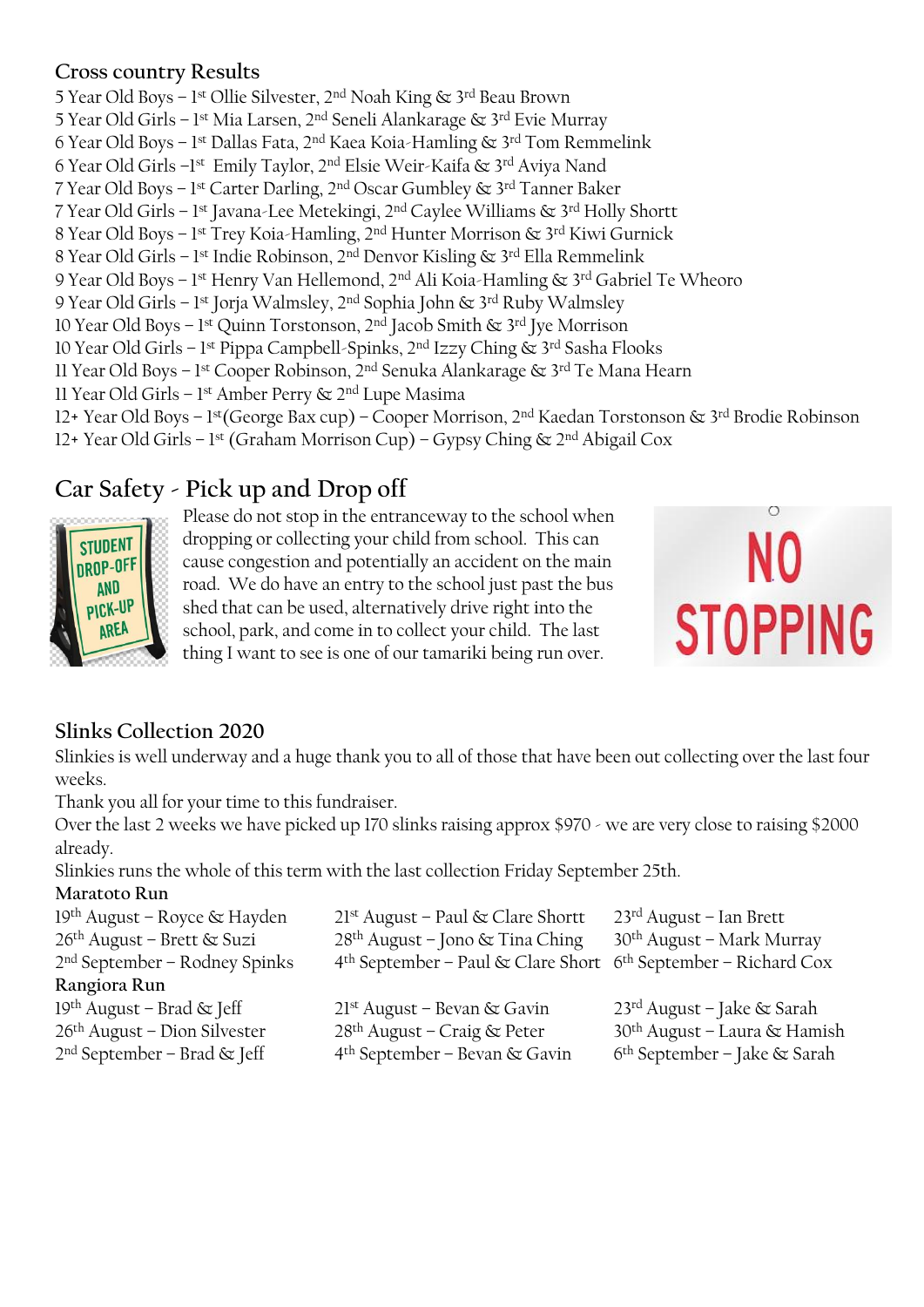#### **Check out the exciting work that our students have been producing.**



## Wayno the Wrestler

I didn't know that my principal used to be a sumo wrestler in Japan! I found out by watching his first battle on TV. Wayno the Wrestler, he was called. He would toss everyone to the ground then yell out, "WAYNO!" The crowd would cheer loudly, chanting, "WAYNO! WAYNO!" Then he'd walk off with a grin.

He was so good that he had won the Wrestler Cup every year since he started wrestling. Everyone loved him because no one ever beat him. The challengers would run into him  $-$  wee! in the air, then boom! on the ground. He was like a brick wall!

"WAYNO!" The crowd would cheer again.

Whaea Emma used to be Wayno's helper. She was almost as popular as he was. Wayno decided to call her Emms. Emms and Wayno worked very well together then. They still do - as principal and teacher at Hikutaia School in New Zealand.

Wayno is still the best sumo wrestler in the world and Emms is still the best sumo wrestler-helper in the world. But they were annoyed on the day they got too old. The oldest you could be was 35!



BY ALI KOIA-**HAMLING** Year 5